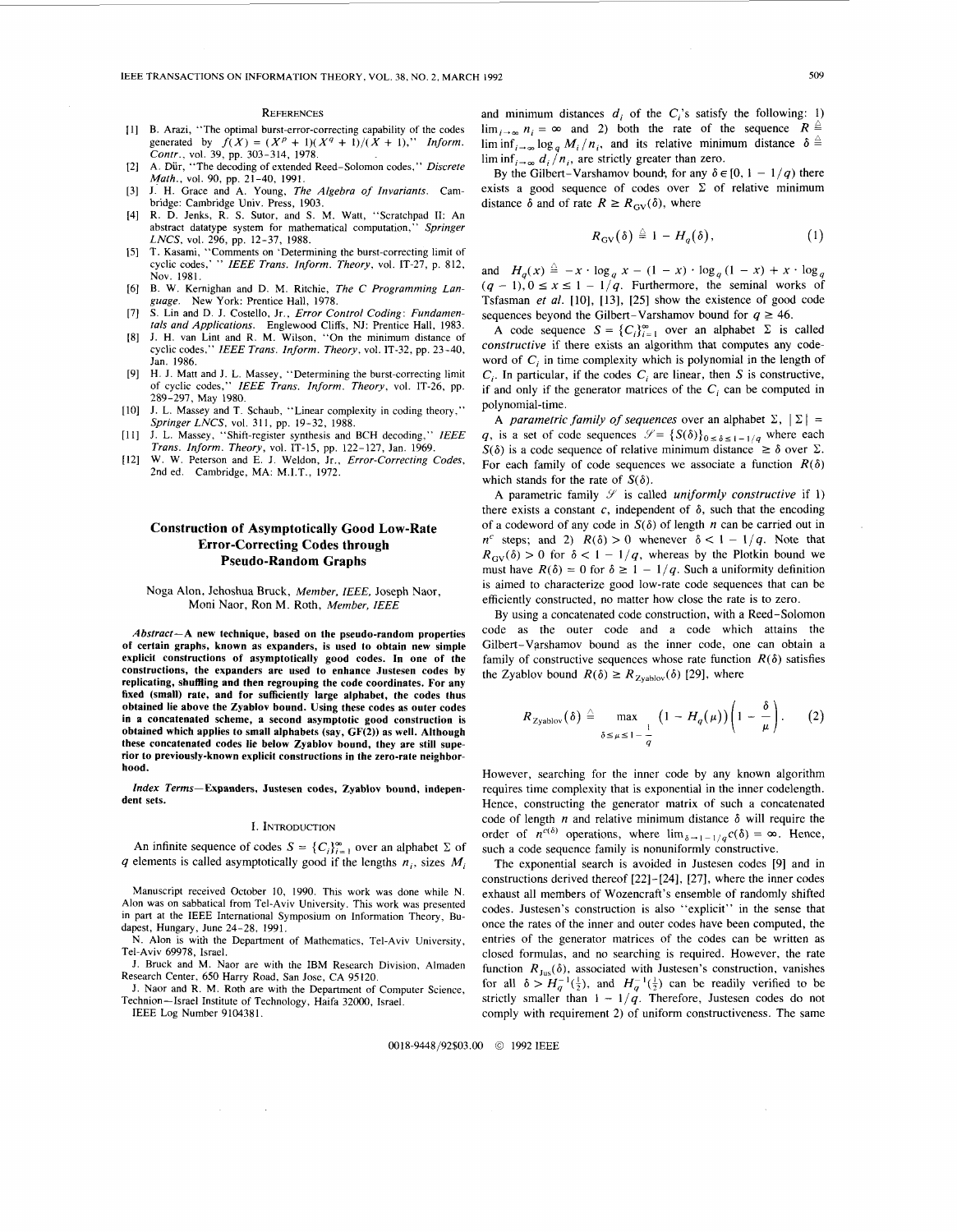holds also for some other known improvements on Justesen codes **[231, [281.** 

Uniformly constructive families of codes over  $GF(a)$  were obtained by Weldon **[27]** and Sugiyama *et al.* **[22], [24],** where the outer Reed-Solomon codes were replaced by much longer codes over  $GF(q^m)$ , at the expense of not attaining the Singleton bound. The rate  $R_{\text{SKHN}}(\delta)$  of the construction obtained in [24] satisfies

$$
R_{\text{SKHN}}(\delta) \ge \max_{\delta \le \mu \le 1 - \frac{1}{q}} \left(1 - H_q(\mu)\right) \left(1 - \frac{\delta}{\mu} \left(1 + \ln \frac{\mu}{\delta}\right)\right). \tag{3}
$$

Katsman, Tsfasman, and Vlădut [10] found a construction of algebraic-geometric codes which, when concatenated with specific inner codes, yield a uniformly constructive family that lies above the Zyablov bound. However, since the time complexity of finding the generator matrices of these codes is proportional to  $n^{32}$  [5], they can hardly be called constructive from any practical perspective. Apart from this construction, (3) yields the best uniformly constructive family for sufficiently low rates (i.e., when  $\delta$  is close to  $1 - 1/q$ , to the best knowledge of the authors.

In this correspondence we introduce new simple uniformly constructive (in fact, explicit) families of asymptotically good codes, by applying a novel technique based on the pseudo-random characteristics of graphs known as *expanders.* More specifically, we make use of explicit constructions of families of  $\Delta$ -regular undirected graphs  $G = (V, E)$  with the following property: Fix some real number  $\delta_0 \in (0, 1]$ ; then for any subset of vertices  $B \subseteq V$  of size  $\geq \delta_0 |V|$ , the fraction of vertices in *V* that have at least one neighbor in *B*  approaches unity "fast" as  $\Delta \rightarrow \infty$ . A precise definition of the expanders used, and their properties, are presented in Section **11.** 

Given such a graph with  $n = |V|$  vertices and a finite field  $\Phi$ , we then show how to define a so-called *expander mapping (or expander code)*  $C_{exp}$ : $\Phi^{n} \rightarrow (\Phi^{\Delta})^{n}$ , such that every input *n*-tuple over  $\Phi$  of Hamming weight  $\geq \delta_{0n}$  is mapped into an output n-tuple over  $\Phi^{\Delta}$  whose Hamming weight (measured over  $\Phi^{\Delta}$ ) is "close" to *n*. The notion of code amplification through expanders has been inspired by recent applications of expanders to deterministic simulation of randomized algorithms [1], [3], [6], [8], [11], [17]. In a way, the application of expanders presented in this correspondence can be viewed as an improvement on the method introduced in **[17],** in the sense that the codes that may be obtained are better.

These expander codes will serve as building blocks in our new asymptotically good constructions. The first construction, referred to as Construction  $\mathcal{C}_1$ , is obtained by taking the codewords of any good code sequence over a finite field **9** (say, Justesen codes), and then applying the expander code **Cexp,** resulting in a code over the alphabet  $\Phi^{\Delta}$  whose rate is proportional to  $1/\Delta$ . The choice of  $\Delta$ and the field  $\Phi$  will depend on the prescribed size  $q$  of the underlying alphabet and the relative minimum distance  $\delta$ . As we show in Section III, the rate  $R_{\mathscr{C}_1}(\delta, q)$  of Construction  $\mathscr{C}_1$  satisfies

$$
R_{\kappa_1}(\delta, q) \ge \gamma_0(1-\delta) - \frac{\gamma_1}{\log_2 q}, \qquad (4)
$$

for some positive constants  $\gamma_0$  and  $\gamma_1$ . Note that, for sufficiently large *q,* (4) resembles the Singleton bound (or the rate attainable by the so-called modular code construction described in **[lo]),** except for the multiplier  $\gamma_0$  (which is approximately 0.021).

Construction  $\mathcal{C}_1$  satisfies criterion 1) of the uniformity definition. As for criterion 2), the  $\delta$ -interval for which  $R_{\epsilon_1}(\delta, q) = 0$  shrinks

to zero length when  $q \rightarrow \infty$ ; hence,  $\mathcal{C}_1$  is "nearly-uniformly" constructive, and this fact will be exploited in our second construction. However, the significance of Construction  $\mathscr{C}_1$  is manifest in the fact that, as a fairly simple construction, it exceeds the Zyablov bound for the zero-rate neighborhood and for sufficiently large alphabet sizes *q.* 

When the size of the underlying alphabet is fixed (say,  $q = 2$ ), Construction  $\mathcal{C}_1$  fails to improve on previously-known constructions. However, we can use Construction *V,* to introduce good code sequences over specific fields  $F = GF(q)$  by means of concatenation. The new codes will be referred to as Construction  $\mathcal{C}_2$ and will be discussed in Section IV. Construction  $\mathscr{C}_2$  is obtained by using Construction  $\mathcal{C}_1$  over  $\Sigma = (GF(q^m))^{\Delta}$  as the outer code, with each output symbol (over  $\Sigma$ ) undergoing a second level of encoding by codes of dimension  $m\Delta$  over *F*. Such a scheme yields a uniformly constructive family of linear codes over *F* that satisfies the inequality

$$
R_{\mathscr{C}_2}(\delta) \ge \max_{\delta \le \mu \le 1-\frac{1}{\sigma}} \gamma_0 \big(1 - H_q(\mu)\big) \bigg(1 - \frac{\delta}{\mu}\bigg). \qquad (5)
$$

The bound (5) resembles the Zyablov bound **(2),** except for the multiplier  $\gamma_0$ , due to which (5) lies beneath the curve (2). However, when the relative minimum distance  $\delta$  is close enough to  $1 - 1/q$ , the right-hand side of (5) becomes larger than the right-hand side of (3). For instance, in the binary case  $(q = 2)$ , the lower bound (5) exceeds the bound (3) for  $0.45 \le \delta \le 0.5$ , which corresponds to the low-rate range  $R \le 2.5 \times 10^{-6}$ .

The significance of Construction  $\mathcal{C}_2$  can be better illustrated if  $\epsilon$  express the rate  $R$  in terms of  $\epsilon \triangleq 1 - 1/q - \delta$ . We take the party case as a typical (and the most important) example. In this se,  $\epsilon = \frac{1}{2}$ The significance of Construction  $\epsilon_2^2$  can be better intistrated if<br>we express the rate *R* in terms of  $\epsilon = 1 - 1/q - \delta$ . We take the binary case as a typical (and the most important) example. In this binary case as a typical (and the most important) excase,  $\epsilon = \frac{1}{2} - \delta$ , and, when  $\epsilon$  is small, (5) becomes

$$
R_{\mathscr{C}_2}\bigg(\frac{1}{2}-\epsilon\bigg) \geq \frac{16}{27\ln 2}\gamma_0\epsilon^3 - O(\epsilon^4).
$$

The same bound is obtained by (2) if we replace  $\gamma_0$  by 1. Hence, the attainable rates in both the Zyablov bound and Construction  $\mathcal{C}_2$ are of the same order i.e., proportional to  $\epsilon^3$ . Repeating the calculation for (3), however, yields a lower bound which is proportional to  $\epsilon^4$ . For comparison, it is worthwhile noting that, in terms of  $\epsilon$ , the Gilbert-Varshamov bound for  $q = 2$  takes the form

$$
R_{\rm GV}\left(\frac{1}{2}-\epsilon\right)=\frac{2}{\ln^2}\epsilon^2-O(\epsilon^4),
$$

whereas the McEliece-Rodemich-Rumsey-Welch upper bound [15, p. **5591** yields

$$
R_{\text{MRRW}}\left(\frac{1}{2}-\epsilon\right)=2\epsilon^2\log_2(1/\epsilon)+O(\epsilon^2).
$$

Like in previous constructions [9], **[22], [27],** the inner code in Construction  $\mathcal{C}_2$  is taken as Wozencraft's ensemble. It thus turns out that for any fixed *q,* the frequency of occurrence of each element of GF(q) in *any* nonzero codeword of  $\mathcal{C}_2$  approaches  $1/q$ as  $\delta \rightarrow 1-1/q$  (and the codelength tends to infinity). In Section V, we present an application of this property to the so-called *t-independent set problem,* that is, finding a small set of vectors in  $\{0, 1\}^m$  such that the subvectors obtained by extracting any *t* coordinates exhaust *all* **2'** binary t-tuples. Using a technique intro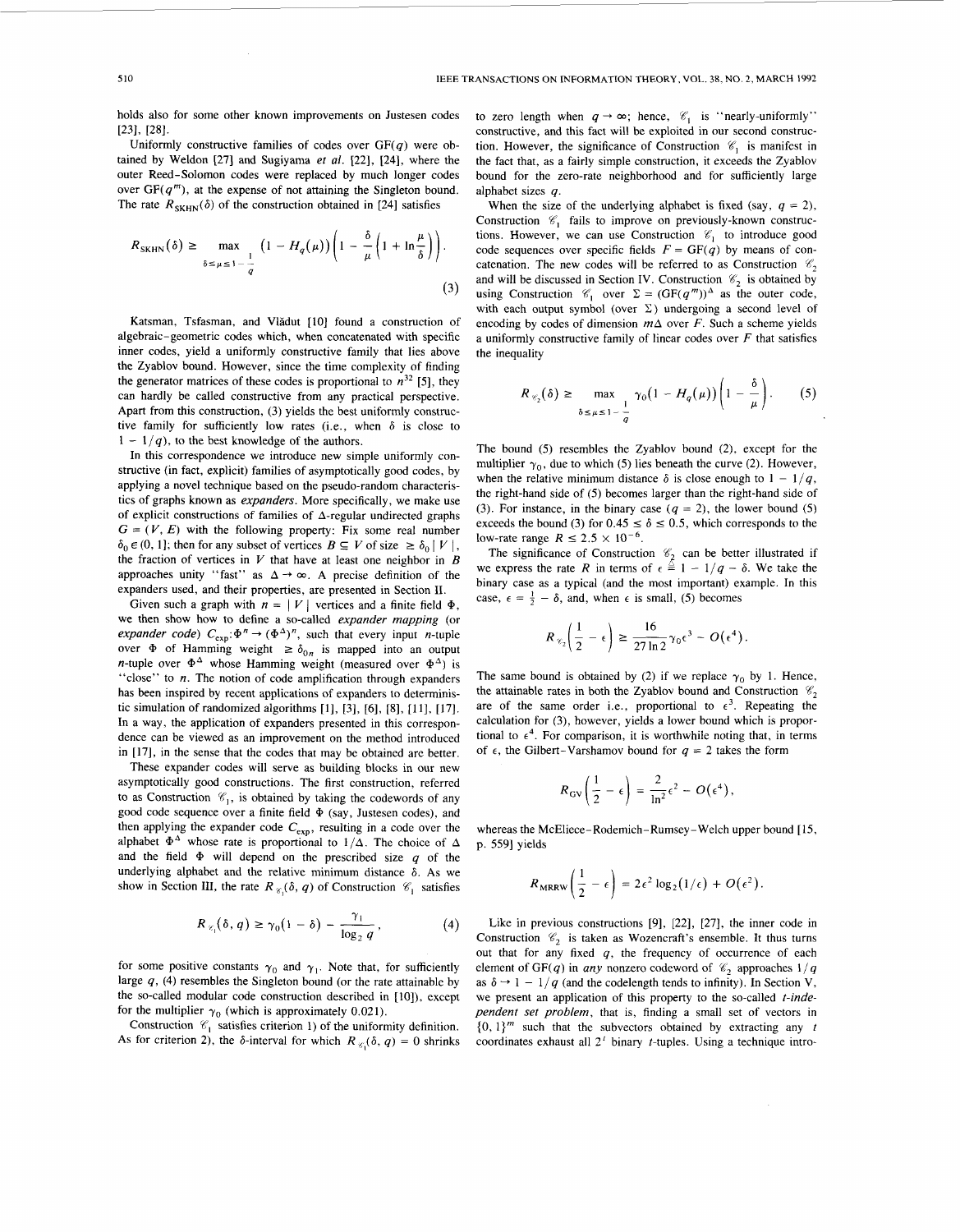duced in [17], we construct such a set of size  $ct2^{3t}$ -log *m* for any fixed *t* and for sufficiently large *m,* where *c* is an absolute constant (independent of  $t$ ). For related work see [4], [12], [21].

### 11. PSEUDO-RANDOM **GRAPHS**

*Expanders* are graphs which behave in many ways like sparse random graphs. Expanders, which are the subject of extensive literature, are, roughly, graphs in which every set of at most half of the vertices has many neighbors outside the set. As shown in [2], the expanding properties of a graph are closely related to the eigenvalues of its adjacency matrix. Since the property we need here is proved by using the eigenvalues, we do not mention the common definition of an expander, and only define the graphs we need in terms of their eigenvalues.

Let  $G = (V, E)$  be a  $\Delta$ -regular graph with *n* vertices and let  $A = A_G = [a_{uv}]_{u,v \in V}$  be its adjacency matrix given by  $a_{uv} = 1$  if  $uv \in E$  and  $a_{uv} = 0$ , otherwise. Since G is  $\Delta$ -regular the largest eigenvalue of A is  $\Delta$ , corresponding to the all-one eigenvector. Let  $\lambda_1, \dots, \lambda_n$  be all the eigenvalues of G, (with multiplicities), where  $\Delta = |\lambda_1| \ge |\lambda_2| \ge \cdots \ge |\lambda_n|$ . Define  $\lambda(G) = |\lambda_2|$ . As we show below, if  $\lambda(G)$  is much smaller than  $\Delta$ , then G has a strong pseudo-random property.

*Theorem 1:* Let  $G = (V, E)$  be a  $\Delta$ -regular graph with  $n = |V|$ and  $\lambda = \lambda(G)$ . For a vertex  $v \in V$  and a subset *B* of *V* denote by  $N(v)$  the set of all neighbors of *v* in G, and let  $N_B(v) = N(v) \cap B$ denote the set of all neighbors of  $v$  in  $B$ . Then, for every subset  $B$ of cardinality *bn* of *V,* 

$$
\sum_{v \in V} (|N_B(v)| - b\Delta)^2 \leq \lambda^2 b (1 - b) n.
$$

Observe that in a random  $\Delta$ -regular graph each vertex *v* would tend to have about bA neighbors in each set of size *bn.* This theorem shows that if  $\lambda$  is much smaller than  $\Delta$  then for most vertices *v*,  $N_B(v)$  is not too far from  $b\Delta$ .

*Proof:* Let *A* be the adjacency matrix of G and define a vector  $f: V \to R$  by  $f(v) = 1 - b$  for  $v \in B$  and  $f(v) = -b$  for  $v \notin B$ . Clearly  $\Sigma_{v \in V} f(v) = 0$  i.e., *f* is orthogonal to the eigenvector of the largest eigenvalue of *A.* Therefore,

$$
\langle Af, Af \rangle \leq \lambda^2 \langle f, f \rangle
$$

 $({\langle \cdot , \cdot \rangle})$  standing for scalar product of vectors). The right-hand side of the last inequality is  $\lambda^2(bn(1-b)^2 + (1-b)nb^2) = \lambda^2b(1-b)$ *b)n.* The left-hand side is

$$
\sum_{v \in V} ((1 - b) | N_B(v) | - b(\Delta - |N_B(v)|))^2
$$
  
= 
$$
\sum_{v \in V} (|N_B(v) | - b\Delta)^2
$$

The desired result follows.

*Corollary 1:* Let  $G = (V, E)$  be a  $\Delta$ -regular graph with  $n =$  $|V|$  and  $\lambda = \lambda(G)$ , and let *B* be a subset of cardinality *bn* of *V*. Let  $t = |\{v \in V : N_B(v) = \emptyset\}|$  be the number of vertices of G that have no neighbors in *B.* Then

$$
t \le \frac{\lambda^2 (1-b)n}{b\Delta^2}
$$

In particular, if  $\lambda \leq 2\sqrt{\Delta - 1}$  then

$$
t \le \frac{4(\Delta - 1)(1 - b)n}{b\Delta^2} \le \frac{4n}{b\Delta}.
$$

*Proof:* Define  $T = \{v \in V : N_R(v) = \emptyset\}$ . For each vertex  $v \in$  $T$ ,  $|N_p(v)| = 0$ . Therefore, by Theorem 1:

$$
tb^{2} \Delta^{2} = \sum_{v \in T} (|N_{B}(v)| - b\Delta)^{2}
$$
  
 
$$
\leq \sum_{v \in V} (|N_{B}(v)| - b\Delta)^{2} \leq \lambda^{2} b(1 - b) n.
$$

This completes the proof.  $\Box$ 

In view of the last two results, it is natural to ask how far from  $\Delta$ the value of  $\lambda(G)$  can be. It is known [2], [18] that the second largest eigenvalue of any  $\Delta$ -regular graph with diameter  $k$  is at least  $2\sqrt{\Delta - 1}(1 - O(1/k))$ . Therefore, in any infinite family of  $\Delta$ regular graphs  $\{G_i = (V_i, E_i)\}_{i \in [V_i] \to \infty}$ ,

$$
\limsup_{i \to \infty} \lambda(G_i) \ge 2\sqrt{\Delta - 1} \,. \tag{6}
$$

Lubotzky, Phillips, and Sarnak [14], and independently, Margulis [16], gave, for every  $\Delta = p + 1$  where p is a prime congruent to 1 modulo 4, explicit constructions of infinite families of  $\Delta$ -regular graphs  $G_i$  with second largest eigenvalues  $\lambda(G_i) \leq 2\sqrt{\Delta - 1}$ . For the sake of completeness, we next describe these graphs.

For an integer  $m$ , denote by  $Z_m$  the ring of integers modulo  $m$ . Let  $p$  and  $\pi$  be unequal primes, both congruent to 1 modulo 4, such that *p* is a quadratic residue modulo  $\pi$ . Let  $P = PSL(2, Z<sub>+</sub>)$ denote the factor group of the group of all  $2 \times 2$  matrices over  $Z_{\pi}$ with determinant 1 modulo its normal subgroup consisting of the identity I and its (additive) inverse  $-I$ . The elements of P are thus simply  $2 \times 2$  matrices over  $Z_{\pi}$  of determinant 1, where both matrices *A* and  $-A$  are regarded as the same element  $\pm A$ .

The graphs we describe are Cayley graphs of *P* i.e., their vertices are all  $\pi(\pi^2 - 1)/2$  elements of P and two such elements *A* and *B* are adjacent, if and only if  $AB^{-1}$  belongs to a prescribed set Q of elements of *P* that we define next.

A well-known theorem of Jacobi asserts that the number of ways of representing a positive integer *n* as a sum of four squares is precisely eight times the sum of the divisors of *n* that are not divisible by 4. This easily implies that there are precisely  $p + 1$ vectors  $\mathbf{a} = [a_0, a_1, a_2, a_3]$ , where  $a_0$  is an odd positive integer,  $a_1, a_2, a_3$  are even integers, and  $a_0^2 + a_1^2 + a_2^2 + a_3^2 = p$ . Associate each such vector *a* with the member

$$
M_{\bf a} \triangleq \pm \frac{1}{\sqrt{p}} \begin{bmatrix} a_0 + ia_1 & a_2 + ia_3 \\ -a_2 + ia_3 & a_0 - ia_1 \end{bmatrix}
$$
 (7)

of *P*, where *i* is an integer satisfying  $i^2 \equiv -1 \pmod{\pi}$  (note that the determinant of  $M_a$  is 1 and that the square root of p modulo  $\pi$ does exist). Let  $Q$  be the set of the  $p + 1$  matrices previously defined, and denote by  $G(p, \pi)$  the Cayley graph of *P* with respect to this set *Q*. Thus  $G(p, \pi)$  is a  $(p + 1)$ -regular graph with  $\pi(\pi^2 - 1)/2$  vertices. It is shown in [14] that  $\lambda(G(p, \pi)) \leq 2\sqrt{p}$ for every  $\pi$ . This upper bound is obtained by applying results of Eichler and Igusa concerning the Ramanujan conjecture. Eichler's proof relies on Weil's famous theorem known as the Riemann hypothesis for curves over finite fields **1261.** Therefore, for every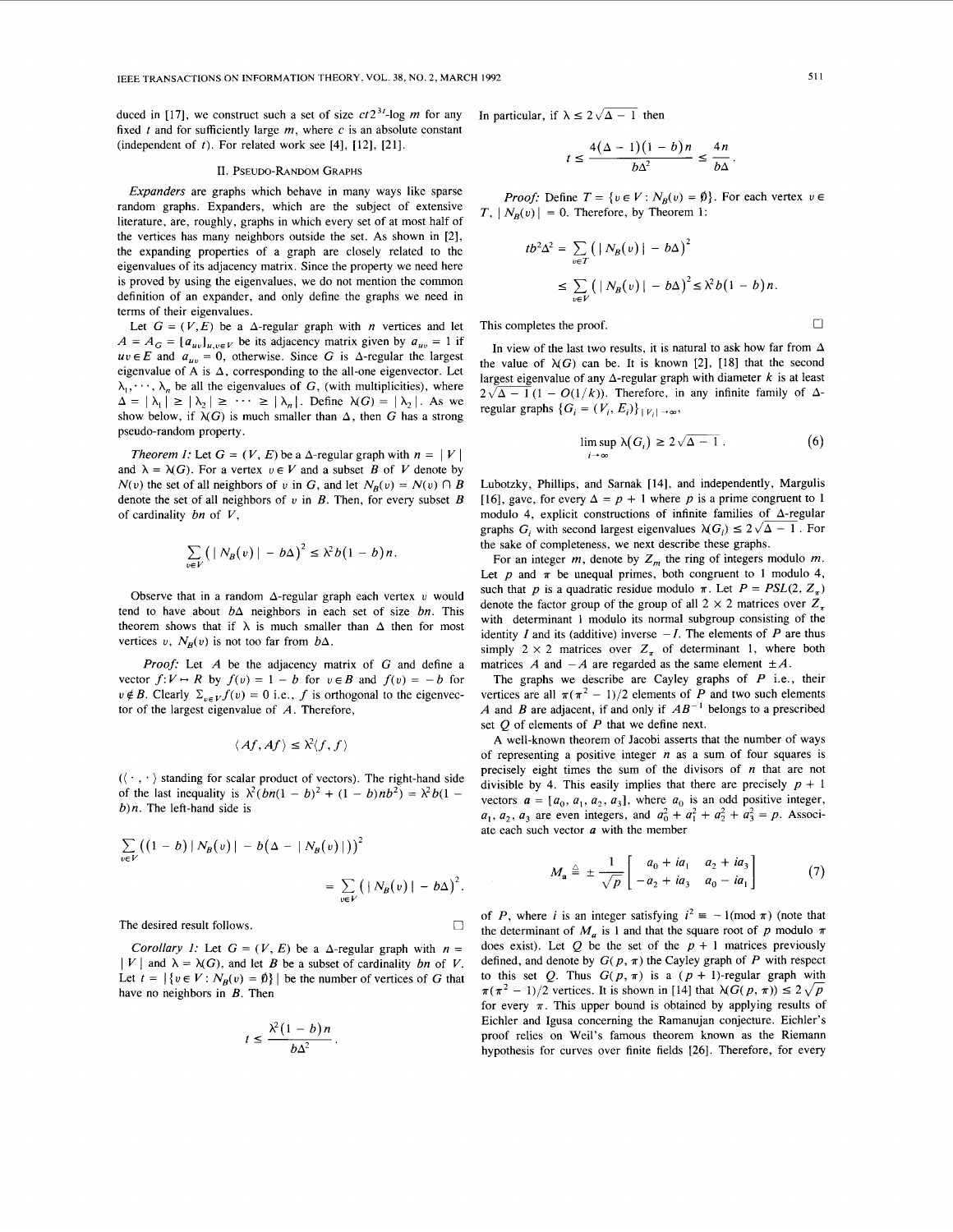fixed  $\pi$ , the family  $\{G(p, \pi)\}_p$  is an optimal set of pseudo-random graphs as it attains the bound **(6).** 

Although the construction given in [14] and [16] is proved only for primes  $\pi$ , a similar argument [20] shows that the analogous graphs defined for powers of  $\pi$  have the same properties. If  $\pi$  is a prime congruent to 1 modulo 4,  $p$  is a quadratic residue modulo  $\pi$ , and *l* is an integer, denote by  $P_l$  the factor group of the group of all  $2 \times 2$  matrices with determinant 1 over  $Z_{\pi}$ , modulo its normal subgroup consisting of the identity  $I$  and its (additive) inverse  $-I$ . It is not too difficult to check that  $P_l$  has  $\frac{1}{2}(\pi^{3l} - \pi^{3l-2})$  elements.

The graph  $G(p, \pi, l)$  is defined as the Cayley graph of  $P_i$  with respect to the  $p + 1$  generators  $M_a$  given by (7), except that now the square root *i* of  $-1$ , and that of *p*, are taken modulo  $\pi^{l}$ . Note that since  $p$  is a quadratic residue in  $Z<sub>\pi</sub>$ , it is also a quadratic residue in  $Z_{\pi}$  for every  $l \ge 1$ . Moreover, an easy (though somewhat tedious) computation shows that if  $\alpha^2 = b\pi + p$  for some integers  $\alpha$  and *b* (i.e.,  $\alpha$  is a square root of *p* modulo  $\pi$ ), then a square root  $\beta$  of *p* modulo  $\pi^l$  is obtained by

$$
\beta = \alpha - \sum_{j=1}^{l-1} d_j \pi^j, \qquad (8)
$$

where

$$
d_j \equiv \frac{c_{j-1}b^j}{(2\alpha)^{2j-1}} \, (\text{mod } \pi^i) \,, \tag{9}
$$

and  $c_j$  is the *j*th Catalan number given by

$$
c_j = \frac{1}{j+1} \binom{2j}{j}.
$$
 (10)

(These numbers appear frequently in Combinatorics, and their generating function  $c(x) = \sum_{j=0}^{\infty} c_j x^j$  satisfies the relation  $c(x) =$  $1 + xc^2(x)$ ; see [19, p. 82].)

Equations  $(8)-(10)$  enable us to compute the required square roots of *p* and  $-1$  modulo  $\pi^{l}$  (needed for the computation of  $M_{a}$ ) from the easy calculations of these roots in  $Z_{\pi}$ . This implies that the graphs  $G(p, \pi, l)$  can be generated very efficiently. As is the case for  $I = 1$ , it can be shown that  $\lambda(G(p, \pi, I)) \leq 2\sqrt{p}$  for all admissible  $\pi$  and *I*, making these graphs suitable for constructing the codes  $C_{\text{exp}}$ .

# III. GOOD CODES OVER LARGE ALPHABETS

We start by describing the details of Construction  $\mathscr{C}_1$  of designed relative minimum distance  $\delta$  < 1 over an alphabet  $\Sigma$ ,  $|\Sigma| = q$ . Let  $\rho$  be a power of a prime (say,  $\rho = 2$ ) and  $\delta_0$  be a positive real number smaller than  $\frac{1}{2}$ . The values of  $\rho$  and  $\delta_0$  are assumed to be fixed i.e., independent of  $\delta$  and  $q$ .

Let  $\Delta$  be the smallest integer that satisfies the inequality

$$
\Delta \ge \frac{4(1/\delta_0 - 1)}{1 - \delta} \tag{11}
$$

and such that  $\Delta - 1$  is a prime congruent to 1 modulo 4. The code  $\mathscr{C}_1$  involves two encoding levels. The first one is an  $[n, r_0n, \delta_0n]$ Justesen code  $\mathcal{C}_{Jus}$  over the field  $\Phi = \text{GF}(\rho^m)$ , where the values of

*m* and  $r_0$  are given by

and

$$
m = \left\lfloor \frac{\log_{\rho} q}{\Delta} \right\rfloor \tag{12}
$$

$$
r_0 = \frac{1}{2} \left( 1 - \frac{\delta_0}{H_{\rho}^{-n}(\frac{1}{2})} \right).
$$
 (13)

Since  $\lim_{z\to\infty}H_z(\delta_0) = \delta_0 < \frac{1}{2}$ , for sufficiently large *m* we have  $H_{\rho^m}(\delta_0) < \frac{1}{2}$ , in which case  $r_0 > 0$  in (13) (in fact, when  $\delta_0 <$ for sufficiently large  $m$ , the code  $C_{\text{fus}}$  of the previous parameters is, indeed, realizable, with Wozencrafi's ensemble as inner codes of rate  $\frac{1}{2}$  and the outer Reed-Solomon code having rate  $2r_0$  [9]. The constant  $\gamma_1$  in (4) will be adjusted so that the right-hand side of (4) be nonpositive whenever *m* in (12) is too small to let  $C_{\text{Jus}}$  be realized. We also assume that the length of  $C_{fus}$  takes the values  $n=\frac{1}{2}(\pi^{3/2}-\pi^{3/2})$  for some fixed prime  $\pi$  and for arbitrarily large *1*. Note that such lengths can always be attained for sufficiently large / by properly choosing the length of the outer Reed-Solomon code (possibly with appending a small number of zero coordinates Since  $\lim_{z \to \infty} H_z(\delta_0) = \delta_0 < \frac{1}{2}$ , for sufficiently large *m* we have  $H_{\rho^m}(\delta_0) < \frac{1}{2}$ , in which case  $r_0 > 0$  in (13) (in fact, when  $\delta_0 < H_z^{-1}(\frac{1}{2}) \approx 0.11$ ,  $H_{\rho^m}(\delta_0) \le H_2(\delta_0) < \frac{1}{2}$  for every  $m \ge$ to  $C_{\text{Jus}}$ ).

The codewords of  $C_{\text{Jus}}$  then undergo a second coding level by the expander code  $C_{\text{exp}}$ , which maps *n*-tuples over  $\Phi$  into *n*-tuples over  $\Phi^{\Delta} \cong \mathbb{G}F(\rho^{m\Delta})$ . Since the overall code  $\mathcal{C}_1$  will not be linear over  $\Sigma$  (though it will be over  $\Phi$ ), we may as well assume that by er  $\geq$  (though it will be over  $\Psi$ ), we may as well assume that  $\hat{\Sigma} \subseteq \Sigma$ . Let  $G_{\exp} = G(\Delta - 1, \pi, l)$  be a pseudo-random graph with  $\alpha \geq 2$ . Let  $G_{\text{exp}} = G(\Delta - 1, \pi, t)$  be a pseudo-random graph with  $n = \frac{1}{2}(\pi^{31} - \pi^{31-2})$  vertices and degree  $\Delta$ , as defined in Section II. For each vertex  $i, 1 \le i \le n$ , in  $G_{exp}$ , let  $l_1(i), l_2(i), \dots, l_{\Delta}(i)$ denote the set of vertices in **Gexp** that are adjacent to *i,* indexed according to some prespecified ordering. The encoding rule of  $C_{\text{exp}}$ is defined as follows: every input vector  $u = [u_1, u_2, \dots, u_n] \in \Phi^n$ is mapped into a codeword  $\mathbf{c} = [c_1, c_2 \cdots c_n] \in \mathbb{R}^n$  with  $c_i \triangleq$  $\{u_{i_1(i)}u_{i_2(i)} \cdots u_{i_\Delta(i)}\}$ ,  $1 \le i \le n$ .<br>The code  $C_{\text{exp}}$  can be summarized explicitly in the following

manner: Using the notations of Section II, let  $P_i = \{ \pm A_1, \pm A_2, \pm A_3, \pm A_4, \pm A_5, \pm A_6, \pm A_7, \pm A_8, \pm A_9, \pm A_9, \pm A_9, \pm A_9, \pm A_9, \pm A_9, \pm A_9, \pm A_9, \pm A_9, \pm A_9, \pm A_9, \pm A_9, \pm A_9, \pm A_9, \pm A_9, \pm A_9, \pm A_9, \pm A_9, \pm A_9, \pm A_9,$  $A_2, \dots, \pm A_n$  denote the set (of size  $n = \frac{1}{2}(\pi^{3l} - \pi^{3l-2})$ ) of all  $2 \times 2$  matrix inverse pairs  $\pm A_i$  with determinant 1 over  $Z_{\pi'}$ , and associate the *i*th coordinate of *u* with the matrix inverse pair  $\pm A_i$ . Let  $a_j = [a_{j,0}, a_{j,1}, a_{j,2}, a_{j,3}], 1 \le j \le \Delta$ , exhaust all possible vectors such that  $a_{j,0}$  is an odd positive integer,  $a_{j,1}, a_{j,2}, a_{j,3}$  are vectors such that  $a_{j,0}$  is an odd positive integer,  $a_{j,1}$ ,  $a_{j,2}$ ,  $a_{j,3}$  are<br>even integers, and  $a_{j,0}^2 + a_{j,1}^2 + a_{j,2}^2 + a_{j,3}^2 = \Delta - 1$ . The code  $C_{\text{exp}}$  then maps each coordinate  $u_i$  of  $u$  into a  $\Delta$ -tuple  $c_i$  =  $[u_{i_1(i)}u_{i_2(i)} \cdots u_{i_n(i)}]$ , where the indices  $i_j(i)$  are defined by  $\pm A_{l,(i)} = \pm A_i M_{a_i}$ , and the *M<sub>u<sub>i</sub>*</sub> are given by (7). Recall that both square roots,  $\vec{i} = \sqrt{-1}$  and  $\sqrt{p}$ , are taken modulo  $\pi^t$  and can be computed efficiently by  $(8)-(10)$ . Furthermore, the only searches required to construct  $C_{\text{exp}}$  are those of finding the smallest  $\Delta$  that satisfies (11), and then computing all admissible vectors  $a_i$ ; these searches, in turn, require time complexity that is polynomial in  $\Delta$ . Note also that  $C_{\exp}$  is an additive group over  $\hat{\Sigma}$  and, therefore, the Hamming distance between any two codewords  $c_1, c_2$  $\epsilon C_{\text{exp}}$  equals the Hamming weight of  $c_1 - c_2$ , measured over  $\Sigma$ .

The resulting overall code  $\mathcal{C}_1$  is, therefore, of length *n* and rate  $r_0/\Delta$  over  $\Sigma$ , which translates into rate  $(r_0/\Delta) \cdot \log_a |\Sigma|$  over  $\Sigma$ . Observe that  $C_{\text{exp}}$ , as a code over  $\hat{\Sigma}$ , or  $\Phi$ , is quite a bad one, since it just replicates and shuffles the input coordinates. However, the input to  $C_{\text{exp}}$  is not arbitrary, but rather codewords of  $C_{\text{Jus}}$ , the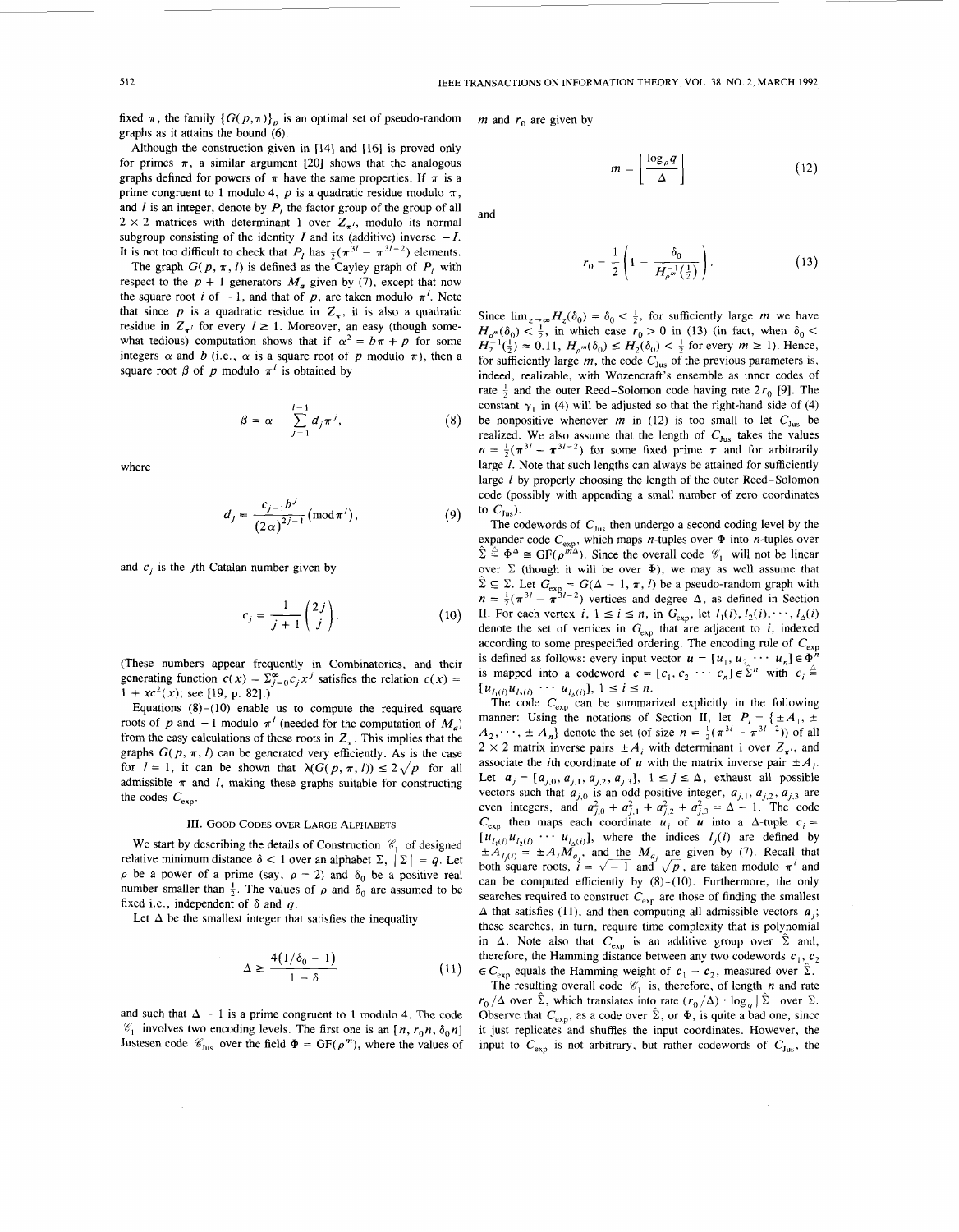<span id="page-4-0"></span>minimum distance of which is at least  $\delta_0 n$ . This accounts for the q,  $R_{\mathscr{C}_1}(\delta, q)$  satisfies bound (4), which is restated in the next lemma.

Lemma 1: There exist constants  $\gamma_0 > 0$ ,  $\gamma_1$  and  $\delta_{\min} < 1$  such that for every  $\delta \geq \delta_{\min}$ 

$$
R_{C_1}(\delta, q) \ge \gamma_0 \left(1 - \delta\right) - \frac{\gamma_1}{\log_2 q} \,. \tag{14}
$$

*Proof:* Let *c* be a codeword of  $C_{\text{exp}}$  over  $\hat{\Sigma}$ , corresponding to a nonzero input vector  $u \in C_{\text{Jus}}$ , and let *B* be the set of vertices of  $G_{\text{exp}}$  associated with the nonzero coordinates in  $\boldsymbol{u}$ . The number of vertices in  $G_{\text{exp}}$  that have at least one neighbor in *B* is exactly the Hamming weight of  $c$ , measured over  $\hat{\Sigma}$ . Therefore, by Corollary 1, the minimum distance  $d$  of  $\mathcal{C}_1$ , which is also the minimum Hamming weight of any nonzero codeword of  $\mathcal{C}_1$ , readily satisfies

$$
n - d \le \frac{4(\Delta - 1)(1 - \delta_0)n}{\delta_0 \Delta^2} \le \frac{4}{\Delta} \left( \frac{1}{\delta_0} - 1 \right) n \le (1 - \delta)n.
$$

Hence, the relative minimum distance of  $\mathcal{C}_1$  is at least  $\delta$ .

We now express the rate of  $\mathcal{C}_1$  in terms of  $\delta$  and  $q$ . Let  $m_0$  be the smallest positive integer greater than 4 for which  $H_{\rho^{m_0}}(\delta_0) < \frac{1}{2}$ , and assume that  $m \ge m_0$ ; in this case we have  $r_0 > 0$  in (13). The rate of  $\mathscr{C}_1$  is given by

$$
R_{\epsilon_1}(\delta, q) = \frac{r_0}{\Delta} \cdot \log_q |\hat{\Sigma}| = \frac{r_0}{\Delta} \cdot \frac{m\Delta}{\log_{\rho} q}
$$
(15)  

$$
\sum_{\Delta}^{(12)} \frac{r_0}{\Delta} \cdot \left(1 - \frac{\Delta}{\log_{\rho} q}\right)
$$
  

$$
\sum_{\Delta}^{(13)} \left(\frac{1}{2} - \frac{\delta_0}{2H_{\rho}^{-1}(\frac{1}{2})}\right) \left(\frac{1}{\Delta} - \frac{1}{\log_{\rho} q}\right).
$$
(16)

Now, it is easy to verify that  $H_{\rho^m}(x) \leq x + 1/m \log_2 \rho$  and, hence,  $2H_{\rho m}^{-1}(\frac{1}{2}) \ge 1 - 2/m \log_2 \rho$ . Also, since  $m \ge m_0 > 4$ , we have

$$
\frac{2}{m \log_2 \rho} \le \frac{4}{(m+1) \log_2 \rho} \cdot \frac{(12)}{\log_2 q} \cdot \frac{4\Delta}{2} \cdot \frac{(12)}{m \log_2 \rho} \cdot \frac{4}{5} < 1.
$$

Therefore,

$$
rac{1}{2H_{\rho}^{-1}(\frac{1}{2})} ≤ \frac{1}{1 - (4\Delta/\log_2 q)} ≤ 1 + O\left(\frac{\Delta}{\log_2 q}\right).
$$
 (17)

Substituting  $(17)$  into  $(16)$  we obtain in which case

$$
2H_{\rho^{-n}}\left(\frac{1}{2}\right) \quad 1 - (4\Delta/\log_2 q) \qquad \qquad \log_2 q
$$
\nitivity of the following (17) into (16) we obtain

\n
$$
R_{\ell_1}(\delta, q) \ge \left(\frac{1}{2} - \delta_0 - O\left(\frac{\Delta}{\log_2 q}\right)\right) \left(\frac{1}{\Delta} - \frac{1}{\log_\rho q}\right)
$$
\n
$$
= \frac{\frac{1}{2} - \delta_0}{\Delta} - O\left(\frac{1}{\log_2 q}\right) + O\left(\frac{\Delta}{\log_2^2 q}\right),
$$

where we have absorbed the constant multipliers which depend on  $\delta_0$  and  $\rho$  in the  $O(\cdot)$  expressions. Therefore, in terms of  $\Delta$  and

$$
R_{\mathscr{C}_1}(\delta, q) \ge \frac{\frac{1}{2} - \delta_0}{\Delta} - O\left(\frac{1}{\log_2 q}\right). \tag{18}
$$

Now, by the prime number theorem for arithmetic progressions [7, ch. 7], the smallest  $\Delta$  for which (11) holds also satisfies

$$
\frac{1}{\Delta} \ge \frac{1-\delta}{4(1/\delta_0-1)} \big(1-\theta(\delta)\big),\tag{19}
$$

where  $\lim_{\delta \to 1} \theta(\delta) = 0$ . Plugging (19) into (18) we obtain

$$
R_{\mathscr{C}_1}(\delta, q) \ge \frac{\left(\frac{\frac{1}{2} - \delta_0}{4(1/\delta_0 - 1)}\right) (1 - \theta(\delta))}{\text{constant}}
$$

$$
\cdot (1 - \delta) - O\left(\frac{1}{\log_2 q}\right). \quad (20)
$$

Define

$$
\alpha_0 \stackrel{\triangle}{=} \frac{\frac{1}{2} - \delta_0}{4(1/\delta_0 - 1)} \,. \tag{21}
$$

Assuming that  $m \ge m_0$ , we conclude that for every constant  $\gamma_0$  >  $\alpha_0$  there exists a real number  $\delta_{\min}$  < 1 (which depends on  $\gamma_0$  and  $\delta_0$ ) such that

$$
R_{\mathscr{C}_1}(\delta, q) \ge \gamma_0 (1 - \delta) - O\left(\frac{1}{\log_2 q}\right)
$$

whenever  $\delta \geq \delta_{\min}$ .

 $\Delta > (\log_{\rho} q)/m_0$ . By (19) we have Finally, we consider the case  $m < m_0$ , which corresponds to

$$
\frac{1-\delta}{4(1/\delta_0-1)}\left(1-\theta(\delta)\right) \leq \frac{1}{\Delta} < \frac{m_0\log_2\rho}{\log_2q} = O\left(\frac{1}{\log_2q}\right).
$$

Therefore, we may choose  $\gamma_1$  to be large enough so that the right-hand side of (14) be nonpositive whenever  $m < m_0$ .

Remark 1: Referring to the notations of the last proof, the aximum value of  $\alpha_0$  in (21) is attained at  $\delta_0 = \delta_{\text{max}} \triangleq 1 - \frac{1}{\sqrt{2}} \approx 0.29$ , (22) maximum value of  $\alpha_0$  in (21) is attained at

$$
\delta_0 = \delta_{\max} \triangleq 1 - \frac{1}{\sqrt{2}} \approx 0.29, \qquad (22)
$$

$$
-\frac{1}{\log_{\rho} q}\bigg) \qquad \qquad \alpha_0 = \alpha_{\max} \triangleq \frac{1}{24 + 16\sqrt{2}} \approx 0.021. \qquad (23)
$$

*Remark 2:* The term  $\theta(\delta)$  in (20) is identically zero if  $\delta$  is taken from the infinite sequence

$$
\delta_p = 1 - \frac{4}{p+1} \left( \frac{1}{\delta_0} - 1 \right),
$$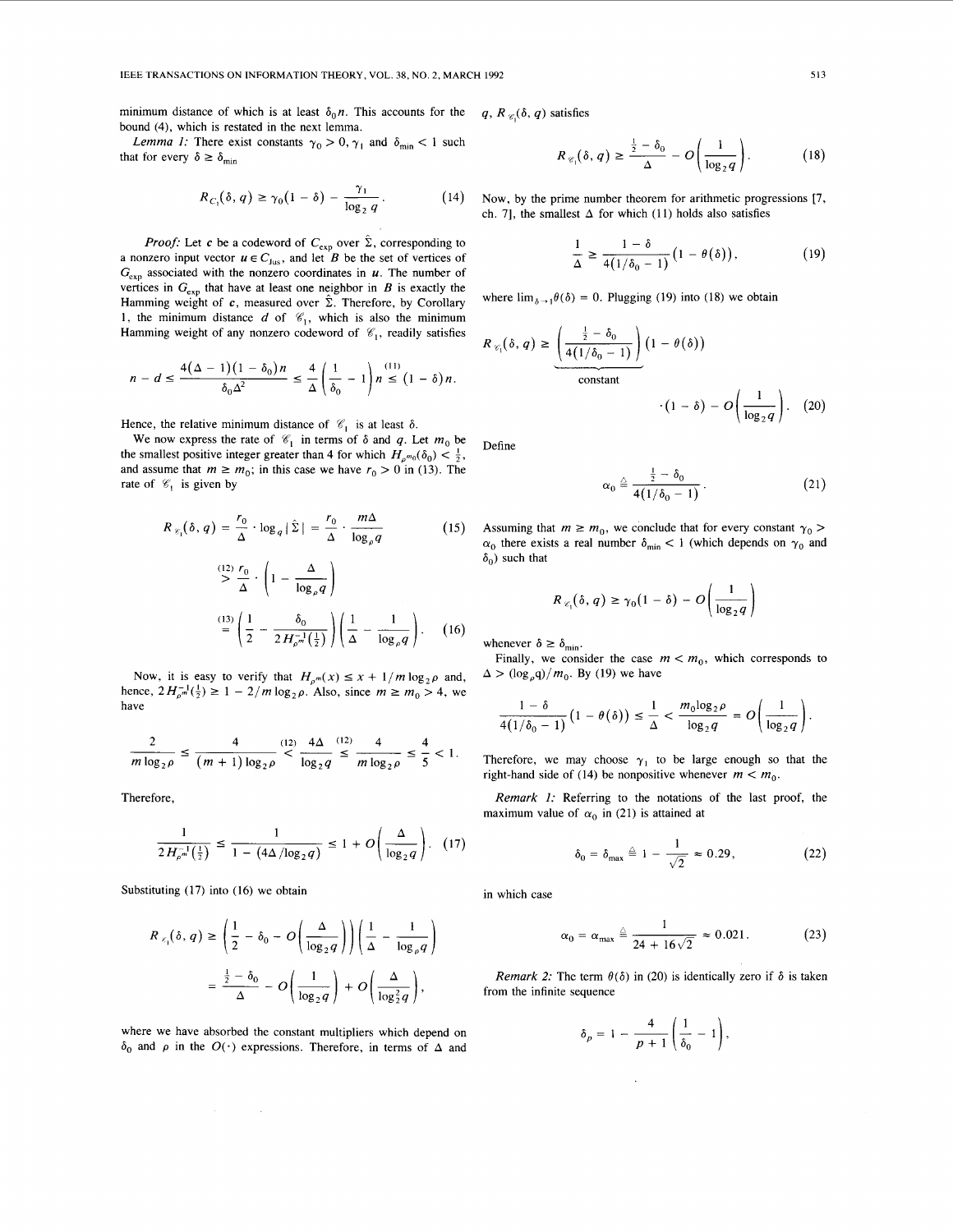where *p* ranges over all primes congruent to 1 modulo 4. In such cases we can, therefore, take  $\gamma_0 = \alpha_0$ . If, in addition,  $\Sigma$  is taken as  $GF(\rho^{m(p+1)})$ , then (16) becomes

$$
R_{\mathcal{C}_1}(\delta_p, \rho^{m(p+1)}) = \frac{1 - \delta_0 / H_{\rho^m}^{-1}(\frac{1}{2})}{2(p+1)}
$$
  
= 
$$
\left(\frac{1 - \delta_0 / H_{\rho^m}^{-1}(\frac{1}{2})}{8(1/\delta_0 - 1)}\right) \cdot (1 - \delta_p)
$$
  

$$
\stackrel{\triangle}{=} \alpha_0(\rho, \delta_0, m)(1 - \delta_p).
$$

Clearly, for  $\delta_0 = \delta_{\text{max}}$  we have

$$
\lim_{m\to\infty}\alpha_0(\rho,\delta_{\max},m)=\alpha_{\max}.
$$

Furthermore, for every *finite*  $m \ge 5$  we also have  $\alpha_0(\rho, \delta_{\text{max}}, m)$  $> 0$ .

Comparing **(14)** with **(2),** we first note that, due to the Singleton bound,  $1 - H_a(x)$  is bounded from above by  $1 - x$  and, therefore,

$$
R_{\text{Zyablov}}(\delta) \leq \max_{\mu \geq 0} \left(1 - \mu\right) \left(1 - \delta/\mu\right) \leq \left(1 - \sqrt{\delta}\right)^2.
$$

This implies that for relative minimum distances in the range  $((1 - \gamma_0)/(1 + \gamma_0))^2 < \delta < 1$ , the function  $\delta \mapsto \gamma_0(1 - \delta)$  lies strictly above the curve  $\delta \mapsto R_{\text{Zyablov}}(\delta)$ . Hence, for values of  $\delta$ close to 1, and for sufficiently large  $q$ , Construction  $\mathcal{C}_1$  lies above the Zyablov bound.

Finally, as for the explicitness of Construction  $\mathcal{C}_1$ , we have already pointed out that the only required searches are those of finding the minimum  $\Delta$  that satisfies (11), and then finding all expressions for  $\Delta - 1$  of the form of sums of four integer squares. However, since  $\Delta$  is proportional to  $1/R_{\mathcal{C}}(\delta, q)$ , all the above searches can be carried out in time complexity that is polynomial in the inverse of the code rate (rather than polynomial in the code length). Once having the additive factorization of  $\Delta - 1$ , we can write explicit expressions for the entries of the generator matrix of  $\mathscr{C}_{\text{exp}}$  over  $\Phi$ .

We remark that finding a polynomial-time decoding algorithm for  $\mathcal{C}_1$  for correcting up to  $(\delta n - 1)/2$  errors remains still an open problem.

# Iv. GOOD CODES OVER **SPECIFIC ALPHABETS**

We now use Construction  $\mathcal{C}_1$  as an outer code in a concatenation scheme, obtaining a new code family over any finite field  $F =$ GF(q). Referring to the notations of Section III, we fix  $\delta_0$  to some real positive number  $\langle \frac{1}{2} \rangle$  (say, to  $\delta_{\text{max}}$  as in (22)). For any  $\eta \in [0, 1)$  let  $\Delta(\eta)$  denote the smallest integer satisfying

$$
\Delta(\eta) \geq \frac{4(1/\delta_0 - 1)}{1 - \eta}
$$

and such that  $\Delta(\eta) - 1$  is a prime congruent to 1 modulo 4 (see **(1** 1)).

Construction  $\mathcal{C}_2$  over  $F = GF(q)$  is obtained as follows. As an outer code, we take Construction  $\mathcal{C}_1$  of length *n* and relative minimum distance  $\eta$  over the alphabet  $\Sigma = (GF(q^m))^{\Delta(\eta)} \cong F^{m\Delta(\eta)}$ . The inner code will be taken as a linear code over  $GF(q)$  of rate  $r$ , dimension  $m\Delta(\eta)$  and relative minimum distance  $\mu$ . The overall code is, therefore, a linear code over  $GF(q)$  of rate  $R = r$ .  $R_{\varphi}(\eta, q^{m\Delta(\eta)})$ , relative minimum distance  $\delta = \mu \cdot \eta$ , and length  $N = (nm/r)\Delta(\eta)$ .

Since *n* is arbitrarily large, we may take Wozencraft's ensemble as the inner code, in which case we have  $r \ge 1 - H_q(\mu)$  and, therefore,

$$
R_{\mathscr{C}_2}(\mu \cdot \eta) \ge (1 - H_q(\mu)) \cdot R_{\mathscr{C}_1}(\eta, q^{m\Delta(\eta)}). \tag{24}
$$

Note that (24) holds also for fixed values of *m,* in which case the parameters of the inner codes do not tend to infinity as  $n \to \infty$ . Theoretically, this would enable us to choose specific inner codes instead of Wozencraft's ensemble; however, for the low rates we are interested in there are not any known specific constructions that are above the Gilbert-Varshamov bound. In that case, we might as well let *m* go to infinity, and **(24)** then becomes

$$
R_{\mathscr{C}_2}(\delta) \ge (1 - H_q(\mu)) \cdot R_{\mathscr{C}_1}(\delta/\mu, \infty)
$$
  
\n
$$
\stackrel{(4)}{\ge} \gamma_0 \big(1 - H_q(\mu)\big) \bigg(1 - \frac{\delta}{\mu}\bigg). \tag{25}
$$

The bound (5) is obtained by maximizing the right-hand side of **(25)**  with respect to  $\mu$  in the range  $\delta \leq \mu \leq 1 - 1/q$ .

As for the value of the constant  $\gamma_0$  in (25), we note that when  $\delta$ is close enough to  $1 - 1/q$ ,  $\delta/\mu$  must be close to 1. Hence, in the zero-rate neighborhood,  $\gamma_0$  can be any constant greater than  $\alpha_{\text{max}}$ (as in **(23)).** 

The multiplier  $\gamma_0$  in (25) can be slightly improved if we replace the  $C_{\text{Jus}}$  component in Construction  $\mathcal{C}_1$  by a linear code  $C_{\text{RS}}$  over  $\Phi = \overline{\text{GF}}(q^m)$  that consists of a concatenation of two Reed-Solomon codes. The code  $C_{RS}$  was used as the outer code by Sugiyama et al. in **[22],** where it was also shown that for a prescribed relative minimum distance  $\delta_0$ , the rate  $R_{RS}(\delta_0)$  and length  $N_{RS}(\delta_0)$  of  $C_{RS}$ satisfy

$$
R_{RS}(\delta_0) \ge (1 - \sqrt{\delta_0})^2
$$

and

$$
N_{\rm RS}(\delta_0) \geq q^{mq^m \sqrt{R_{\rm RS}(\delta_0)}}.
$$

Although  $C_{RS}$  is not asymptotically good over the (fixed) field  $\Phi$  (in the sense that  $N_{\text{Rs}}(\delta_0)$  cannot take arbitrarily large values),  $N_{\text{RS}}(\cdot)$ is large enough to let the whole Wozencraft's ensemble be concatenated to our modified Construction  $\mathcal{C}_1$  (the proof of this assertion follows along the lines of that in [22]). We can now substitute  $r_0 = (1 - \sqrt{\delta_0})^2$  in (15) and repeat the derivations of Lemma 1, ending by replacing the expression for  $\alpha_0$  in (21) by

$$
\alpha_0 = \frac{\left(1 - \sqrt{\delta_0}\right)^2}{4(1/\delta_0 - 1)}.
$$
 (26)

The maximum of (26) is attained at  $\delta_{\text{max}} = (\sqrt{5} - 1)/2 \approx 0.62$ , and the corresponding value of  $\alpha_0$  is given by

$$
\alpha_{\text{max}} = \frac{1}{10\sqrt{5} + 22} \approx 0.023.
$$

### **V. APPLICATION TO t-INDEPENDENT SETS**

In this section, we show how Construction  $\mathcal{C}_2$  can be applied to obtain small t-independent sets. To this end, we first show that the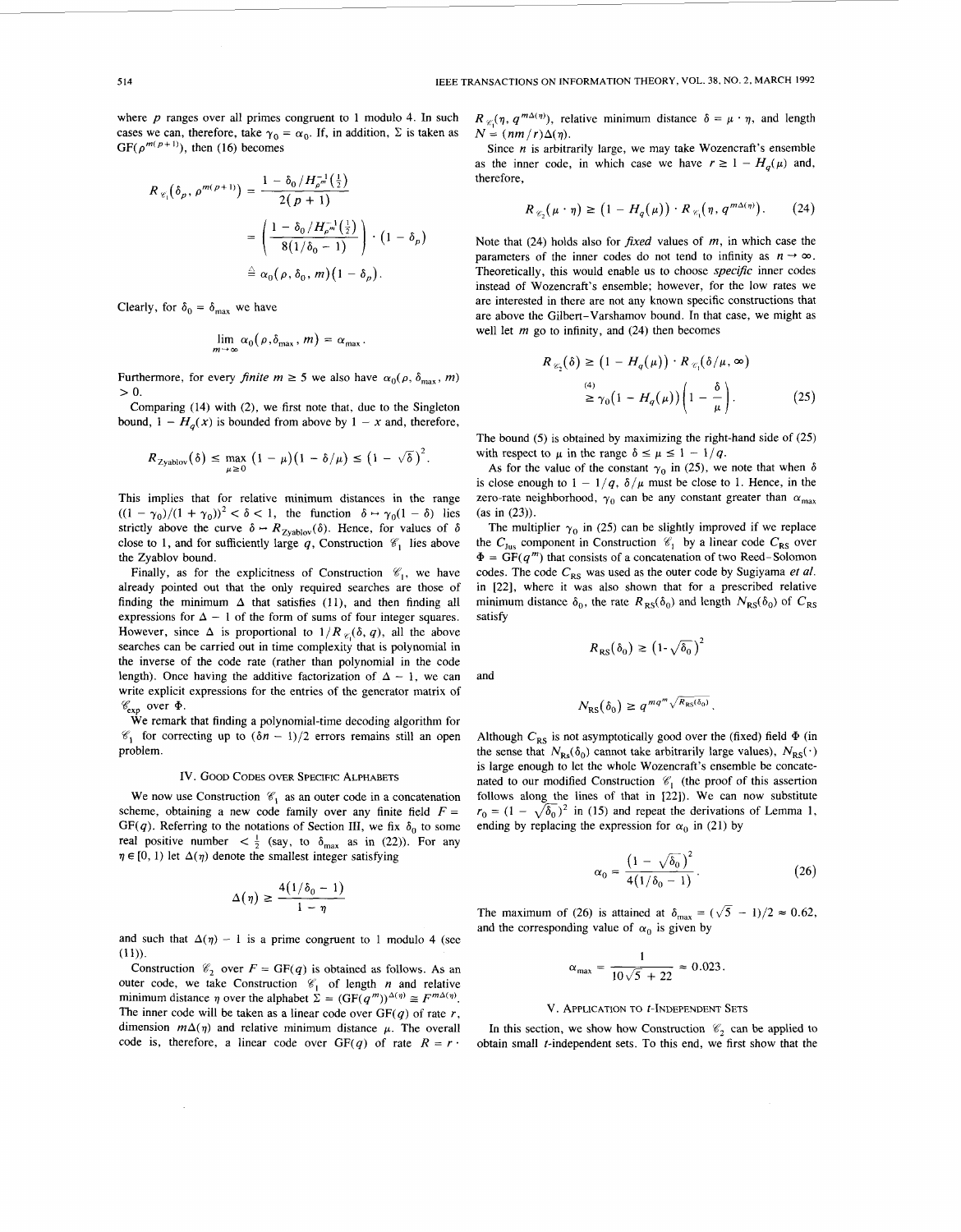frequency of occurrence of each element of  $GF(q)$  in every nonzero codeword in these codes approaches  $1/q$  as the length of the code tends to infinity.

Let *C* be an  $[n, k]$  instance of Construction  $\mathcal{C}_2$  over GF(q) for a prescribed relative minimum distance  $\delta \triangleq 1 - 1/q - \epsilon$ , where  $\epsilon > 0$ . Denote by *n'* the length of the inner (Wozencraft's ensemble) code in *C*, and let  $c = [c_1 c_2 \cdots c_{n/n}]$  be a nonzero codeword of *C*, where each  $c_i$  stands for an inner codeword. Let  $\mu$  be the value that maximizes the right-hand side of (5); note that, since  $\epsilon > 0$ ,  $\mu$ is strictly greater than  $\delta$ . As the typical minimum distance of the inner Wozencraft's ensemble codes is  $n'\mu$ , for sufficiently large *n* (and  $n'$ ), all but a negligible fraction of the nonzero  $c_i$  have Hamming weight  $\geq n' \delta$ ; that is, virtually all of the nonzero  $c_i$ contain at most  $n'(1 - \delta)$  zeros. A similar argument implies that in all but a negligible fraction of the nonzero  $c_i$ , *any* element of GF(q) appears at most  $n'(1 - \delta)$  times. Therefore, when  $n \to \infty$ the frequency of occurrence of each nonzero element of  $GF(q)$  in any nonzero codeword of *C* becomes at most  $1 - \delta = 1/q + \epsilon$ . Furthermore, since the relative minimum distance of  $C$  is  $\delta$ , the same upper bound holds for the frequency of occurrence of the zero element as well. This, in turn, implies that the frequency of each element of  $GF(q)$  in any nonzero codeword of  $C$  must as well be at least  $1/q - (q - 1)\epsilon$ . In particular, when  $q = 2$ , for every  $\epsilon' > \epsilon$ , the nonzero weights in such a code *C* are confined to the range  $n(\frac{1}{2} \pm \epsilon')$  for sufficiently large *n*.

From now on we concentrate on the binary case. For fixed  $t$ , let G be a  $k \times n$  generator matrix of the above code C where we set  $\epsilon = 2^{-t-1}$ . Also, let *H* be a  $k \times m$  parity-check matrix of an  $[m, m - k, t + 1]$  linear code over  $F = GF(2)$ . Since every t columns in *H* are linearly independent, for any nonzero vector  $x \in F^n$  of weight  $\leq t$  we have  $Hy \neq 0$ . Now, define the  $m \times n$ matrix  $A \triangleq H^T G$ , where  $(\cdot)^T$  stands for transposition. Consider a  $t \times n$  matrix *B* consisting of t arbitrary distinct rows of *A*. It is easy to see that for every  $u \in F' - \{0\}$  we have  $uB \in C - \{0\}$ . We now claim that every binary  $t$ -tuple appears as a column in  $B$ .

For every  $x \in F<sup>t</sup>$ , denote by  $n<sub>r</sub>$ , the number of occurrences of x as a column in B. It can be readily verified that for any  $u \in F'$ ,

$$
n-2\mathrm{wt}(uB)=\sum_{x\in F'}(-1)^{(u,x)}n_x\qquad \qquad (27)
$$

where wt(*uB*) stands for the Hamming weight of *uB* and  $\langle \cdot, \cdot \rangle$ denotes scalar product of vectors (over  $F$ ). Let  $s$  be the vector whose entries are given by  $s_x = n_x/n$ ,  $x \in F<sup>t</sup>$ ; similarly, let *w* be the vector whose entries are  $w_u = \text{wt}(uB)/n$ ,  $u \in F^t$ . By (27) we have

$$
1-2w=\mathscr{H}_t s,
$$

where  $\mathcal{H}_t$  stands for the Sylvester-type  $2^t \times 2^t$  Hadamard matrix [15, ch. 2, Section 31, and **1** is the all-one vector. Noting that  $= 2^{-t} \mathcal{H}_t$ , we obtain

$$
2^t s = \mathcal{H}_t(1-2w).
$$

Now, let  $\epsilon'$  be in the range  $2^{-t-1}(=\epsilon) < \epsilon' < 1/(2^{t+1} - 2)$ . Since  $uB$  is a codeword of C, for sufficiently large  $n$  we have  $[1 - 2w_u] \leq 2\epsilon'$  for any  $u \neq 0$ . Therefore, for every  $x \in F'$ ,

$$
2' \cdot s_x = \sum_{u \in F'} (1 - 2 w_u) (-1)^{\langle u, x \rangle}
$$
  
= 1 +  $\sum_{u \neq 0} (1 - 2 w_u) (-1)^{\langle u, x \rangle}$ 

$$
\geq 1 - \sum_{u \neq 0} |1 - 2w_u|
$$
  

$$
\geq 1 - (2^t - 1) \cdot 2\epsilon'
$$
  

$$
\geq 0.
$$

Hence, given t, for sufficiently large *n* we have  $s_r > 0$  for all  $x \in F<sup>t</sup>$ , thus proving that every vector  $x \in F<sup>t</sup>$  appears as a column in B. Now, since B is an arbitrary  $t \times n$  submatrix of A, the columns of the latter form a *t*-independent set over  $\{0, 1\}^m$  of size *n.* 

Now, set *H* as a parity-check matrix of a (possibly punctured) binary BCH code of length *m* and designed minimum distance  $t + 1$ . In this case we have  $k \leq \lceil t/2 \rceil \cdot \lceil \log_2(m + 1) \rceil$ . Also, since *C* is an instance of Construction  $\mathcal{C}_2$ ,

$$
n \leq c_1 \cdot k / \epsilon^3 = c_2 \cdot 2^{3t} k,
$$

for some absolute constants  $c_1$  and  $c_2$ , independent of t. Hence, there exists an absolute constant c such that for every fixed *t* and for sufficiently large *m,* the previous t-independent construction is of size  $\le ct^2$ <sup>3t</sup>logm, thus improving on previously-known constructions. For comparison we note that the best-known lower bound on the size of t-independent sets is  $\Omega(2^{t} \log m)$ , whereas counting arguments provide the non-constructive upper bound  $O(t2^{t} \log m)$  [12], [21].

The previous construction method for  $t$ -independent sets is based upon the technique introduced in [17] for obtaining so-called  $\epsilon$ -bias probability spaces. For the sake of completeness, however, we reformulated the derivation for the special case of t-independent sets. The improvement over  $[17]$  in the size of the resulting t-independent set are possible since code *C* used here is better than the one used in [17].

#### **REFERENCES**

- [1] M. Ajtai, J. Komlós, and E. Szemerédi, "Deterministic simulation in LOGSPACE," *Proc. 19th ACM Symp. Theory of Comput.,* 1987, pp. 132-140.
- N. Alon, "Eigenvalues and expanders," *Combinatorica,* vol. 6, pp.  $[2]$ 83-96, 1986.
- $[3]$ "Eigenvalues, geometric expanders, sorting in rounds, and Ramsey theory," *Combinatorica,* vol. 6, pp. 207-219, 1986.
- $"$ Explicit construction of exponential sized families of  $k$ -inde- $[4]$ pendent sets," *Discrete Math.,* vol. 58, pp. 191-193, 1986.
- $[5]$ D. **Le** Brigand, "On computational complexity of some algebraic curves over finite fields," *Lecture Notes in Comput. Sei.,* vol. 229, pp. 223-227, 1986.
- **A.** Cohen and A. Wigderson, "Dispersers, deterministic amplification  $[6]$ and weak random sources," in *Proc. 30th Symp. Found. Comput. Sci.,* 1989, pp. 14-19.
- H. Davenport, *Multiplicative Number Theory,* second ed., revised  $[7]$ by H. L. Montgomery. Berlin: Springer Verlag, 1980.
- $[8]$ R. Impagliazzo and D. Zuckerman, "Recycling random bits," in *Proc. 30th Symp. Found. Comput. Sci.,* 1989, pp. 248-253.
- $[9]$ J. Justesen, **"A** class of constructive asymptotically good algebraic codes," *IEEE Trans. Inform. Theory,* vol. IT-18, pp. 652-656, Sept. 1972.
- G. L. Katsman, M. **A.** Tsfasman, and S. G. Vlidut, "Modular curves and codes with a polynomial construction," *IEEE Trans. Inform. Theory,* vol. IT-30, pp. 353-355, Mar. 1984.
- [11] R. M. Karp and N. Pippenger, "A time randomness tradeoff," presented at *AMS Conf. Probabilistic Computat. in Complexity.* Durham, NC, 1983.
- [12] D. J. Kleitman and J. Spencer, "Families of k-independent sets," *Discrete Math.,* vol. *6,* pp. 255-262, 1973.
- S. N. Litsyn and M. A. Tsfasman, "A note on lower bounds," *IEEE Trans. Inform. Theory,* vol. IT-32, pp. 705-706, Sept. 1986.